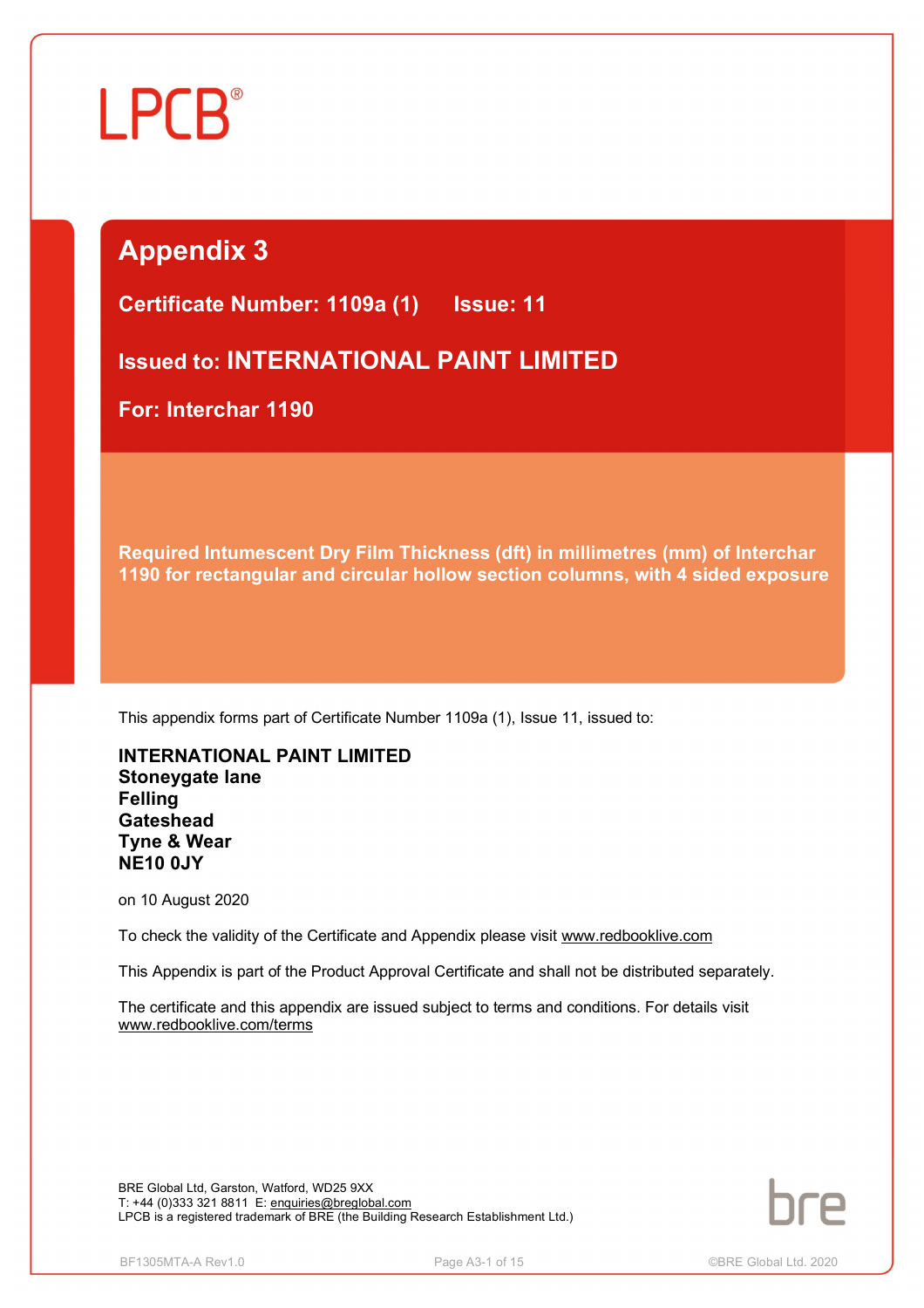

#### **Table 1** Required thickness (mm) of Interchar 1190 for a fire resistance period of 15 minutes

| Section<br>factor |       | Design temperature (°C) |       |       |       |       |       |       |       |       |  |  |  |  |
|-------------------|-------|-------------------------|-------|-------|-------|-------|-------|-------|-------|-------|--|--|--|--|
| $(m^{-1})$        | 350   | 400                     | 450   | 500   | 520   | 550   | 600   | 650   | 700   | 750   |  |  |  |  |
| 50                | 1.211 | 1.211                   | 1.211 | 1.211 | 1.211 | 1.211 | 1.211 | 1.211 | 1.211 | 1.211 |  |  |  |  |
| 55                | 1.211 | 1.211                   | 1.211 | 1.211 | 1.211 | 1.211 | 1.211 | 1.211 | 1.211 | 1.211 |  |  |  |  |
| 60                | 1.211 | 1.211                   | 1.211 | 1.211 | 1.211 | 1.211 | 1.211 | 1.211 | 1.211 | 1.211 |  |  |  |  |
| 65                | 1.211 | 1.211                   | 1.211 | 1.211 | 1.211 | 1.211 | 1.211 | 1.211 | 1.211 | 1.211 |  |  |  |  |
| 70                | 1.211 | 1.211                   | 1.211 | 1.211 | 1.211 | 1.211 | 1.211 | 1.211 | 1.211 | 1.211 |  |  |  |  |
| 75                | 1.211 | 1.211                   | 1.211 | 1.211 | 1.211 | 1.211 | 1.211 | 1.211 | 1.211 | 1.211 |  |  |  |  |
| 80                | 1.211 | 1.211                   | 1.211 | 1.211 | 1.211 | 1.211 | 1.211 | 1.211 | 1.211 | 1.211 |  |  |  |  |
| 85                | 1.211 | 1.211                   | 1.211 | 1.211 | 1.211 | 1.211 | 1.211 | 1.211 | 1.211 | 1.211 |  |  |  |  |
| 90                | 1.211 | 1.211                   | 1.211 | 1.211 | 1.211 | 1.211 | 1.211 | 1.211 | 1.211 | 1.211 |  |  |  |  |
| 95                | 1.211 | 1.211                   | 1.211 | 1.211 | 1.211 | 1.211 | 1.211 | 1.211 | 1.211 | 1.211 |  |  |  |  |
| 100               | 1.211 | 1.211                   | 1.211 | 1.211 | 1.211 | 1.211 | 1.211 | 1.211 | 1.211 | 1.211 |  |  |  |  |
| 105               | 1.211 | 1.211                   | 1.211 | 1.211 | 1.211 | 1.211 | 1.211 | 1.211 | 1.211 | 1.211 |  |  |  |  |
| 110               | 1.211 | 1.211                   | 1.211 | 1.211 | 1.211 | 1.211 | 1.211 | 1.211 | 1.211 | 1.211 |  |  |  |  |
| 115               | 1.211 | 1.211                   | 1.211 | 1.211 | 1.211 | 1.211 | 1.211 | 1.211 | 1.211 | 1.211 |  |  |  |  |
| 120               | 1.211 | 1.211                   | 1.211 | 1.211 | 1.211 | 1.211 | 1.211 | 1.211 | 1.211 | 1.211 |  |  |  |  |
| 125               | 1.211 | 1.211                   | 1.211 | 1.211 | 1.211 | 1.211 | 1.211 | 1.211 | 1.211 | 1.211 |  |  |  |  |
| 130               | 1.211 | 1.211                   | 1.211 | 1.211 | 1.211 | 1.211 | 1.211 | 1.211 | 1.211 | 1.211 |  |  |  |  |
| 135               | 1.211 | 1.211                   | 1.211 | 1.211 | 1.211 | 1.211 | 1.211 | 1.211 | 1.211 | 1.211 |  |  |  |  |
| 140               | 1.211 | 1.211                   | 1.211 | 1.211 | 1.211 | 1.211 | 1.211 | 1.211 | 1.211 | 1.211 |  |  |  |  |
| 145               | 1.211 | 1.211                   | 1.211 | 1.211 | 1.211 | 1.211 | 1.211 | 1.211 | 1.211 | 1.211 |  |  |  |  |
| 150               | 1.211 | 1.211                   | 1.211 | 1.211 | 1.211 | 1.211 | 1.211 | 1.211 | 1.211 | 1.211 |  |  |  |  |
| 155               | 1.211 | 1.211                   | 1.211 | 1.211 | 1.211 | 1.211 | 1.211 | 1.211 | 1.211 | 1.211 |  |  |  |  |
| 160               | 1.211 | 1.211                   | 1.211 | 1.211 | 1.211 | 1.211 | 1.211 | 1.211 | 1.211 | 1.211 |  |  |  |  |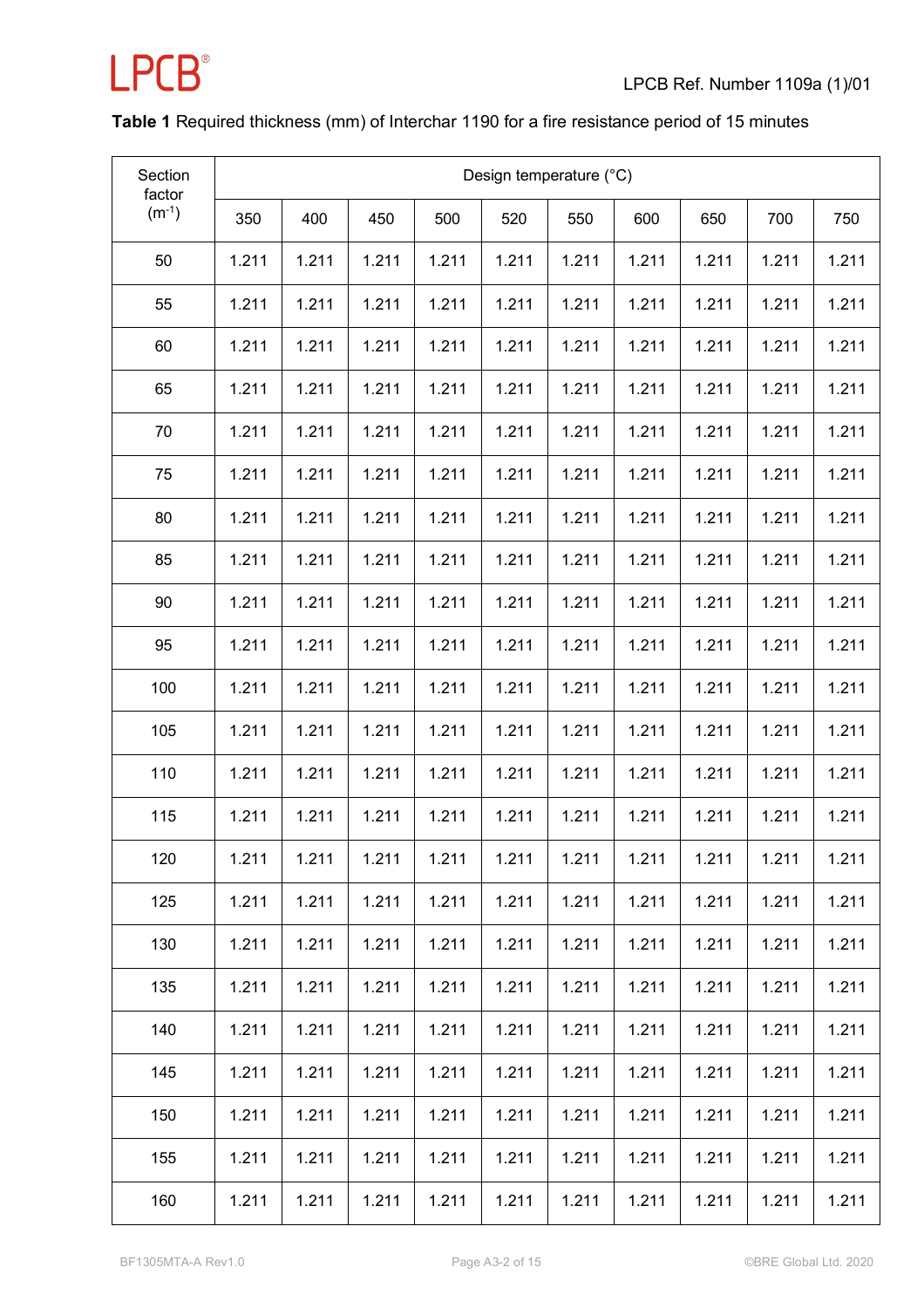| Section<br>factor |       | Design temperature (°C) |       |       |       |       |       |       |       |       |  |  |  |  |
|-------------------|-------|-------------------------|-------|-------|-------|-------|-------|-------|-------|-------|--|--|--|--|
| $(m^{-1})$        | 350   | 400                     | 450   | 500   | 520   | 550   | 600   | 650   | 700   | 750   |  |  |  |  |
| 165               | 1.211 | 1.211                   | 1.211 | 1.211 | 1.211 | 1.211 | 1.211 | 1.211 | 1.211 | 1.211 |  |  |  |  |
| 170               | 1.211 | 1.211                   | 1.211 | 1.211 | 1.211 | 1.211 | 1.211 | 1.211 | 1.211 | 1.211 |  |  |  |  |
| 175               | 1.211 | 1.211                   | 1.211 | 1.211 | 1.211 | 1.211 | 1.211 | 1.211 | 1.211 | 1.211 |  |  |  |  |
| 180               | 1.211 | 1.211                   | 1.211 | 1.211 | 1.211 | 1.211 | 1.211 | 1.211 | 1.211 | 1.211 |  |  |  |  |
| 185               | 1.211 | 1.211                   | 1.211 | 1.211 | 1.211 | 1.211 | 1.211 | 1.211 | 1.211 | 1.211 |  |  |  |  |
| 190               | 1.211 | 1.211                   | 1.211 | 1.211 | 1.211 | 1.211 | 1.211 | 1.211 | 1.211 | 1.211 |  |  |  |  |
| 195               | 1.211 | 1.211                   | 1.211 | 1.211 | 1.211 | 1.211 | 1.211 | 1.211 | 1.211 | 1.211 |  |  |  |  |
| 200               | 1.211 | 1.211                   | 1.211 | 1.211 | 1.211 | 1.211 | 1.211 | 1.211 | 1.211 | 1.211 |  |  |  |  |
| 205               | 1.211 | 1.211                   | 1.211 | 1.211 | 1.211 | 1.211 | 1.211 | 1.211 | 1.211 | 1.211 |  |  |  |  |
| 210               | 1.211 | 1.211                   | 1.211 | 1.211 | 1.211 | 1.211 | 1.211 | 1.211 | 1.211 | 1.211 |  |  |  |  |
| 215               | 1.211 | 1.211                   | 1.211 | 1.211 | 1.211 | 1.211 | 1.211 | 1.211 | 1.211 | 1.211 |  |  |  |  |
| 220               | 1.211 | 1.211                   | 1.211 | 1.211 | 1.211 | 1.211 | 1.211 | 1.211 | 1.211 | 1.211 |  |  |  |  |
| 225               | 1.211 | 1.211                   | 1.211 | 1.211 | 1.211 | 1.211 | 1.211 | 1.211 | 1.211 | 1.211 |  |  |  |  |

| Table 2 Required thickness (mm) of Interchar 1190 for a fire resistance period of 30 minutes |  |  |  |
|----------------------------------------------------------------------------------------------|--|--|--|
|----------------------------------------------------------------------------------------------|--|--|--|

| Section<br>factor | Design temperature (°C) |       |       |       |       |       |       |       |       |       |  |  |  |
|-------------------|-------------------------|-------|-------|-------|-------|-------|-------|-------|-------|-------|--|--|--|
| $(m^{-1})$        | 350                     | 400   | 450   | 500   | 520   | 550   | 600   | 650   | 700   | 750   |  |  |  |
| 50                | 1.211                   | 1.211 | 1.211 | 1.211 | 1.211 | 1.211 | 1.211 | 1.211 | 1.211 | 1.211 |  |  |  |
| 55                | 1.211                   | 1.211 | 1.211 | 1.211 | 1.211 | 1.211 | 1.211 | 1.211 | 1.211 | 1.211 |  |  |  |
| 60                | 1.211                   | 1.211 | 1.211 | 1.211 | 1.211 | 1.211 | 1.211 | 1.211 | 1.211 | 1.211 |  |  |  |
| 65                | 1.211                   | 1.211 | 1.211 | 1.211 | 1.211 | 1.211 | 1.211 | 1.211 | 1.211 | 1.211 |  |  |  |
| 70                | 1.211                   | 1.211 | 1.211 | 1.211 | 1.211 | 1.211 | 1.211 | 1.211 | 1.211 | 1.211 |  |  |  |
| 75                | 1.211                   | 1.211 | 1.211 | 1.211 | 1.211 | 1.211 | 1.211 | 1.211 | 1.211 | 1.211 |  |  |  |
| 80                | 1.211                   | 1.211 | 1.211 | 1.211 | 1.211 | 1.211 | 1.211 | 1.211 | 1.211 | 1.211 |  |  |  |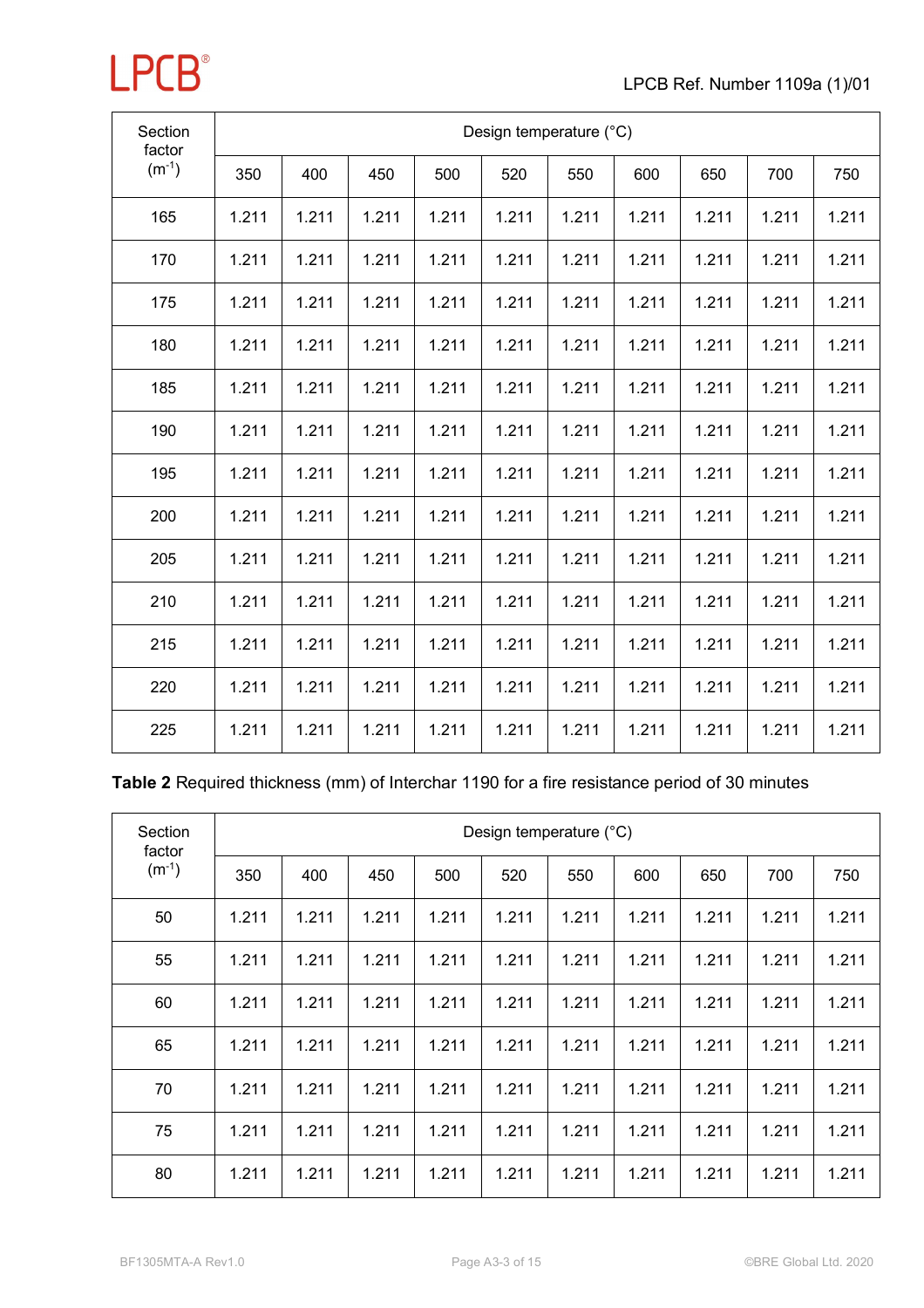| Section<br>factor | Design temperature (°C) |       |       |       |       |       |       |       |       |       |  |  |
|-------------------|-------------------------|-------|-------|-------|-------|-------|-------|-------|-------|-------|--|--|
| $(m^{-1})$        | 350                     | 400   | 450   | 500   | 520   | 550   | 600   | 650   | 700   | 750   |  |  |
| 85                | 1.211                   | 1.211 | 1.211 | 1.211 | 1.211 | 1.211 | 1.211 | 1.211 | 1.211 | 1.211 |  |  |
| 90                | 1.211                   | 1.211 | 1.211 | 1.211 | 1.211 | 1.211 | 1.211 | 1.211 | 1.211 | 1.211 |  |  |
| 95                | 1.211                   | 1.211 | 1.211 | 1.211 | 1.211 | 1.211 | 1.211 | 1.211 | 1.211 | 1.211 |  |  |
| 100               | 1.211                   | 1.211 | 1.211 | 1.211 | 1.211 | 1.211 | 1.211 | 1.211 | 1.211 | 1.211 |  |  |
| 105               | 1.211                   | 1.211 | 1.211 | 1.211 | 1.211 | 1.211 | 1.211 | 1.211 | 1.211 | 1.211 |  |  |
| 110               | 1.211                   | 1.211 | 1.211 | 1.211 | 1.211 | 1.211 | 1.211 | 1.211 | 1.211 | 1.211 |  |  |
| 115               | 1.233                   | 1.211 | 1.211 | 1.211 | 1.211 | 1.211 | 1.211 | 1.211 | 1.211 | 1.211 |  |  |
| 120               | 1.269                   | 1.211 | 1.211 | 1.211 | 1.211 | 1.211 | 1.211 | 1.211 | 1.211 | 1.211 |  |  |
| 125               | 1.304                   | 1.211 | 1.211 | 1.211 | 1.211 | 1.211 | 1.211 | 1.211 | 1.211 | 1.211 |  |  |
| 130               | 1.340                   | 1.211 | 1.211 | 1.211 | 1.211 | 1.211 | 1.211 | 1.211 | 1.211 | 1.211 |  |  |
| 135               | 1.376                   | 1.211 | 1.211 | 1.211 | 1.211 | 1.211 | 1.211 | 1.211 | 1.211 | 1.211 |  |  |
| 140               | 1.412                   | 1.211 | 1.211 | 1.211 | 1.211 | 1.211 | 1.211 | 1.211 | 1.211 | 1.211 |  |  |
| 145               | 1.448                   | 1.211 | 1.211 | 1.211 | 1.211 | 1.211 | 1.211 | 1.211 | 1.211 | 1.211 |  |  |
| 150               | 1.484                   | 1.211 | 1.211 | 1.211 | 1.211 | 1.211 | 1.211 | 1.211 | 1.211 | 1.211 |  |  |
| 155               | 1.520                   | 1.211 | 1.211 | 1.211 | 1.211 | 1.211 | 1.211 | 1.211 | 1.211 | 1.211 |  |  |
| 160               | 1.555                   | 1.211 | 1.211 | 1.211 | 1.211 | 1.211 | 1.211 | 1.211 | 1.211 | 1.211 |  |  |
| 165               | 1.591                   | 1.211 | 1.211 | 1.211 | 1.211 | 1.211 | 1.211 | 1.211 | 1.211 | 1.211 |  |  |
| 170               | 1.627                   | 1.211 | 1.211 | 1.211 | 1.211 | 1.211 | 1.211 | 1.211 | 1.211 | 1.211 |  |  |
| 175               | 1.663                   | 1.211 | 1.211 | 1.211 | 1.211 | 1.211 | 1.211 | 1.211 | 1.211 | 1.211 |  |  |
| 180               | 1.699                   | 1.211 | 1.211 | 1.211 | 1.211 | 1.211 | 1.211 | 1.211 | 1.211 | 1.211 |  |  |
| 185               | 1.735                   | 1.211 | 1.211 | 1.211 | 1.211 | 1.211 | 1.211 | 1.211 | 1.211 | 1.211 |  |  |
| 190               | 1.771                   | 1.211 | 1.211 | 1.211 | 1.211 | 1.211 | 1.211 | 1.211 | 1.211 | 1.211 |  |  |
| 195               | 1.806                   | 1.211 | 1.211 | 1.211 | 1.211 | 1.211 | 1.211 | 1.211 | 1.211 | 1.211 |  |  |
| 200               | 1.842                   | 1.221 | 1.211 | 1.211 | 1.211 | 1.211 | 1.211 | 1.211 | 1.211 | 1.211 |  |  |

**LPCB**<sup>®</sup>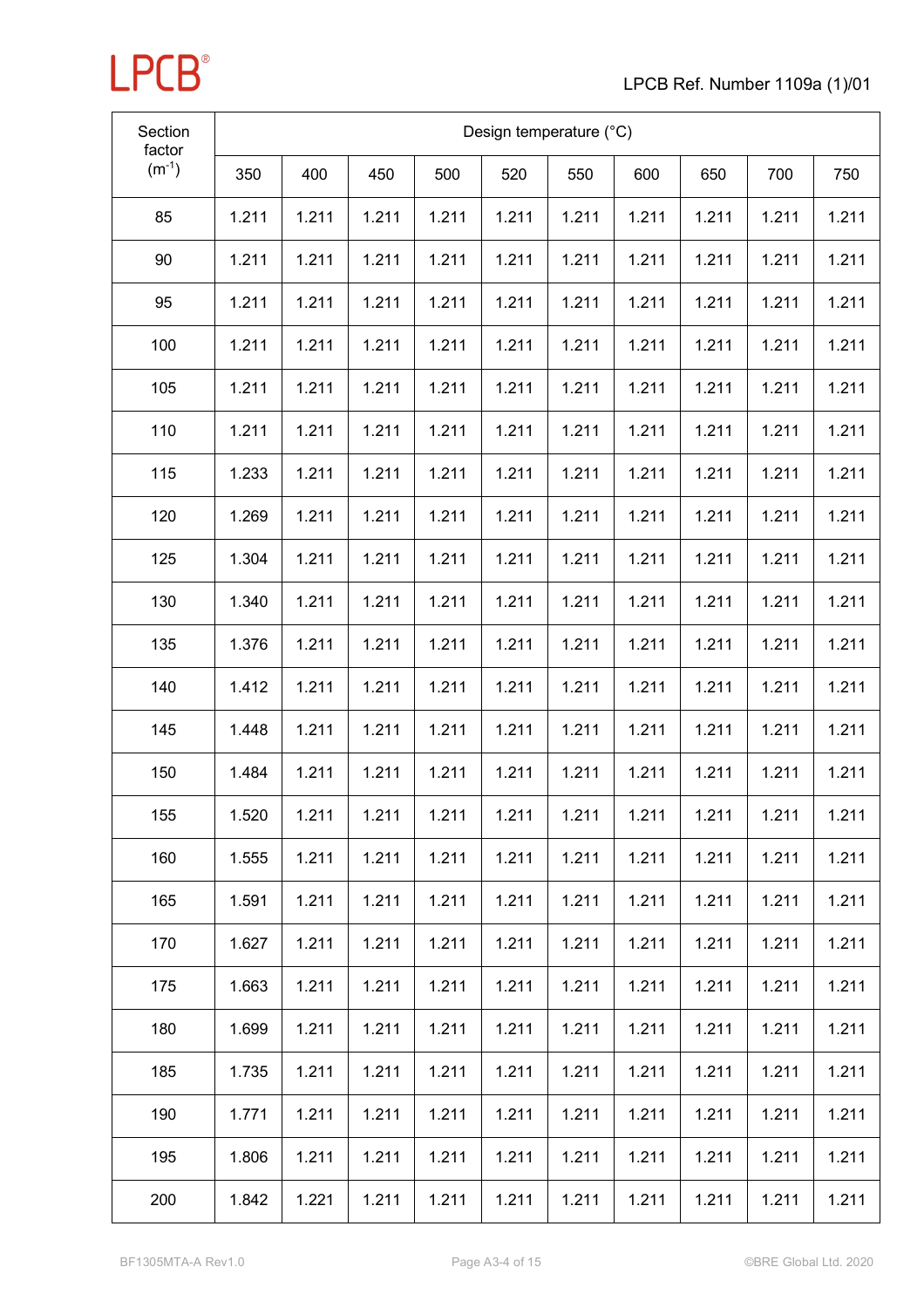

| Section<br>factor<br>$(m^{-1})$ |       | Design temperature (°C) |       |       |       |       |       |       |       |       |  |  |  |  |
|---------------------------------|-------|-------------------------|-------|-------|-------|-------|-------|-------|-------|-------|--|--|--|--|
|                                 | 350   | 400                     | 450   | 500   | 520   | 550   | 600   | 650   | 700   | 750   |  |  |  |  |
| 205                             | 1.878 | 1.272                   | 1.211 | 1.211 | 1.211 | 1.211 | 1.211 | 1.211 | 1.211 | 1.211 |  |  |  |  |
| 210                             | 1.914 | 1.323                   | 1.211 | 1.211 | 1.211 | 1.211 | 1.211 | 1.211 | 1.211 | 1.211 |  |  |  |  |
| 215                             | 1.950 | 1.374                   | 1.211 | 1.211 | 1.211 | 1.211 | 1.211 | 1.211 | 1.211 | 1.211 |  |  |  |  |
| 220                             | 1.986 | 1.425                   | 1.211 | 1.211 | 1.211 | 1.211 | 1.211 | 1.211 | 1.211 | 1.211 |  |  |  |  |
| 225                             | 2.021 | 1.476                   | 1.211 | 1.211 | 1.211 | 1.211 | 1.211 | 1.211 | 1.211 | 1.211 |  |  |  |  |

#### **Table 3** Required thickness (mm) of Interchar 1190 for a fire resistance period of 45 minutes

| Section<br>factor |       |       |       |       | Design temperature (°C) |       |       |       |       |       |
|-------------------|-------|-------|-------|-------|-------------------------|-------|-------|-------|-------|-------|
| $(m^{-1})$        | 350   | 400   | 450   | 500   | 520                     | 550   | 600   | 650   | 700   | 750   |
|                   |       |       |       |       |                         |       |       |       |       |       |
| 50                | 1.211 | 1.211 | 1.211 | 1.211 | 1.211                   | 1.211 | 1.211 | 1.211 | 1.211 | 1.211 |
| 55                | 1.211 | 1.211 | 1.211 | 1.211 | 1.211                   | 1.211 | 1.211 | 1.211 | 1.211 | 1.211 |
| 60                | 1.211 | 1.211 | 1.211 | 1.211 | 1.211                   | 1.211 | 1.211 | 1.211 | 1.211 | 1.211 |
| 65                | 1.230 | 1.211 | 1.211 | 1.211 | 1.211                   | 1.211 | 1.211 | 1.211 | 1.211 | 1.211 |
| 70                | 1.291 | 1.211 | 1.211 | 1.211 | 1.211                   | 1.211 | 1.211 | 1.211 | 1.211 | 1.211 |
| 75                | 1.352 | 1.211 | 1.211 | 1.211 | 1.211                   | 1.211 | 1.211 | 1.211 | 1.211 | 1.211 |
| 80                | 1.413 | 1.224 | 1.211 | 1.211 | 1.211                   | 1.211 | 1.211 | 1.211 | 1.211 | 1.211 |
| 85                | 1.474 | 1.270 | 1.211 | 1.211 | 1.211                   | 1.211 | 1.211 | 1.211 | 1.211 | 1.211 |
| 90                | 1.535 | 1.316 | 1.211 | 1.211 | 1.211                   | 1.211 | 1.211 | 1.211 | 1.211 | 1.211 |
| 95                | 1.596 | 1.363 | 1.211 | 1.211 | 1.211                   | 1.211 | 1.211 | 1.211 | 1.211 | 1.211 |
| 100               | 1.657 | 1.409 | 1.219 | 1.211 | 1.211                   | 1.211 | 1.211 | 1.211 | 1.211 | 1.211 |
| 105               | 1.718 | 1.455 | 1.263 | 1.211 | 1.211                   | 1.211 | 1.211 | 1.211 | 1.211 | 1.211 |
| 110               | 1.779 | 1.501 | 1.307 | 1.211 | 1.211                   | 1.211 | 1.211 | 1.211 | 1.211 | 1.211 |
| 115               | 1.840 | 1.547 | 1.350 | 1.211 | 1.211                   | 1.211 | 1.211 | 1.211 | 1.211 | 1.211 |
| 120               | 1.901 | 1.593 | 1.394 | 1.211 | 1.211                   | 1.211 | 1.211 | 1.211 | 1.211 | 1.211 |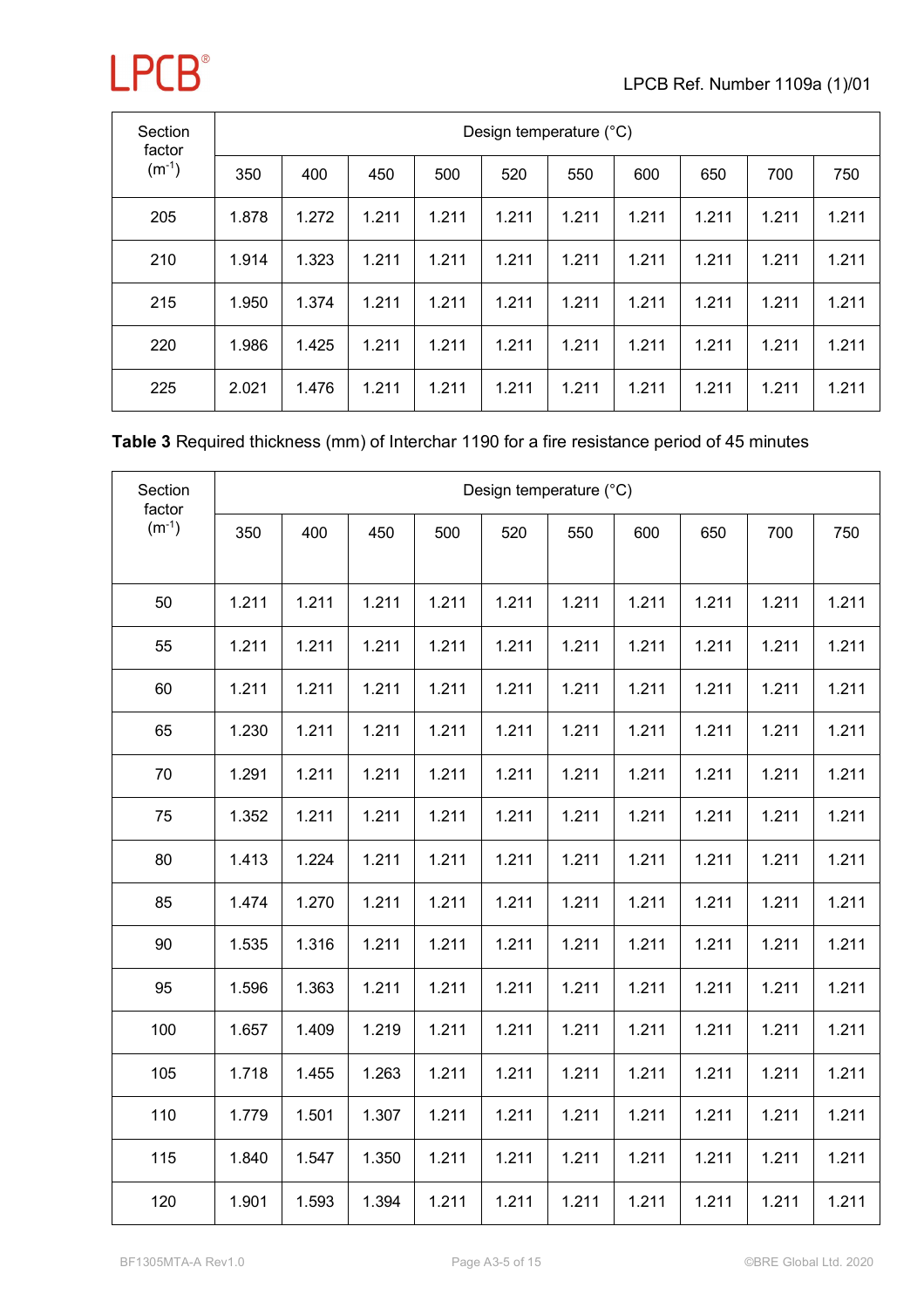

| Section<br>factor | Design temperature (°C) |       |       |       |       |       |       |       |       |       |  |  |
|-------------------|-------------------------|-------|-------|-------|-------|-------|-------|-------|-------|-------|--|--|
| $(m^{-1})$        | 350                     | 400   | 450   | 500   | 520   | 550   | 600   | 650   | 700   | 750   |  |  |
| 125               | 1.961                   | 1.639 | 1.438 | 1.211 | 1.211 | 1.211 | 1.211 | 1.211 | 1.211 | 1.211 |  |  |
| 130               | 2.022                   | 1.685 | 1.482 | 1.213 | 1.211 | 1.211 | 1.211 | 1.211 | 1.211 | 1.211 |  |  |
| 135               | 2.083                   | 1.732 | 1.526 | 1.258 | 1.211 | 1.211 | 1.211 | 1.211 | 1.211 | 1.211 |  |  |
| 140               | 2.144                   | 1.778 | 1.570 | 1.302 | 1.211 | 1.211 | 1.211 | 1.211 | 1.211 | 1.211 |  |  |
| 145               | 2.205                   | 1.824 | 1.614 | 1.347 | 1.211 | 1.211 | 1.211 | 1.211 | 1.211 | 1.211 |  |  |
| 150               | 2.266                   | 1.870 | 1.658 | 1.392 | 1.221 | 1.211 | 1.211 | 1.211 | 1.211 | 1.211 |  |  |
| 155               | 2.327                   | 1.916 | 1.701 | 1.437 | 1.268 | 1.211 | 1.211 | 1.211 | 1.211 | 1.211 |  |  |
| 160               | 2.393                   | 1.962 | 1.745 | 1.481 | 1.316 | 1.211 | 1.211 | 1.211 | 1.211 | 1.211 |  |  |
| 165               | 2.465                   | 2.008 | 1.789 | 1.526 | 1.364 | 1.211 | 1.211 | 1.211 | 1.211 | 1.211 |  |  |
| 170               | 2.536                   | 2.054 | 1.833 | 1.571 | 1.411 | 1.211 | 1.211 | 1.211 | 1.211 | 1.211 |  |  |
| 175               | 2.607                   | 2.101 | 1.877 | 1.616 | 1.459 | 1.211 | 1.211 | 1.211 | 1.211 | 1.211 |  |  |
| 180               | 2.678                   | 2.147 | 1.921 | 1.660 | 1.506 | 1.211 | 1.211 | 1.211 | 1.211 | 1.211 |  |  |
| 185               | 2.749                   | 2.193 | 1.965 | 1.705 | 1.554 | 1.238 | 1.211 | 1.211 | 1.211 | 1.211 |  |  |
| 190               | 2.820                   | 2.239 | 2.009 | 1.750 | 1.602 | 1.292 | 1.211 | 1.211 | 1.211 | 1.211 |  |  |
| 195               | 2.891                   | 2.285 | 2.053 | 1.795 | 1.649 | 1.347 | 1.211 | 1.211 | 1.211 | 1.211 |  |  |
| 200               | 2.962                   | 2.331 | 2.096 | 1.839 | 1.697 | 1.401 | 1.211 | 1.211 | 1.211 | 1.211 |  |  |
| 205               | 3.033                   | 2.391 | 2.140 | 1.884 | 1.745 | 1.456 | 1.211 | 1.211 | 1.211 | 1.211 |  |  |
| 210               | 3.104                   | 2.466 | 2.184 | 1.929 | 1.792 | 1.510 | 1.211 | 1.211 | 1.211 | 1.211 |  |  |
| 215               | 3.176                   | 2.542 | 2.228 | 1.974 | 1.840 | 1.564 | 1.239 | 1.211 | 1.211 | 1.211 |  |  |
| 220               | 3.247                   | 2.617 | 2.272 | 2.018 | 1.887 | 1.619 | 1.291 | 1.211 | 1.211 | 1.211 |  |  |
| 225               | 3.318                   | 2.693 | 2.316 | 2.063 | 1.935 | 1.673 | 1.343 | 1.211 | 1.211 | 1.211 |  |  |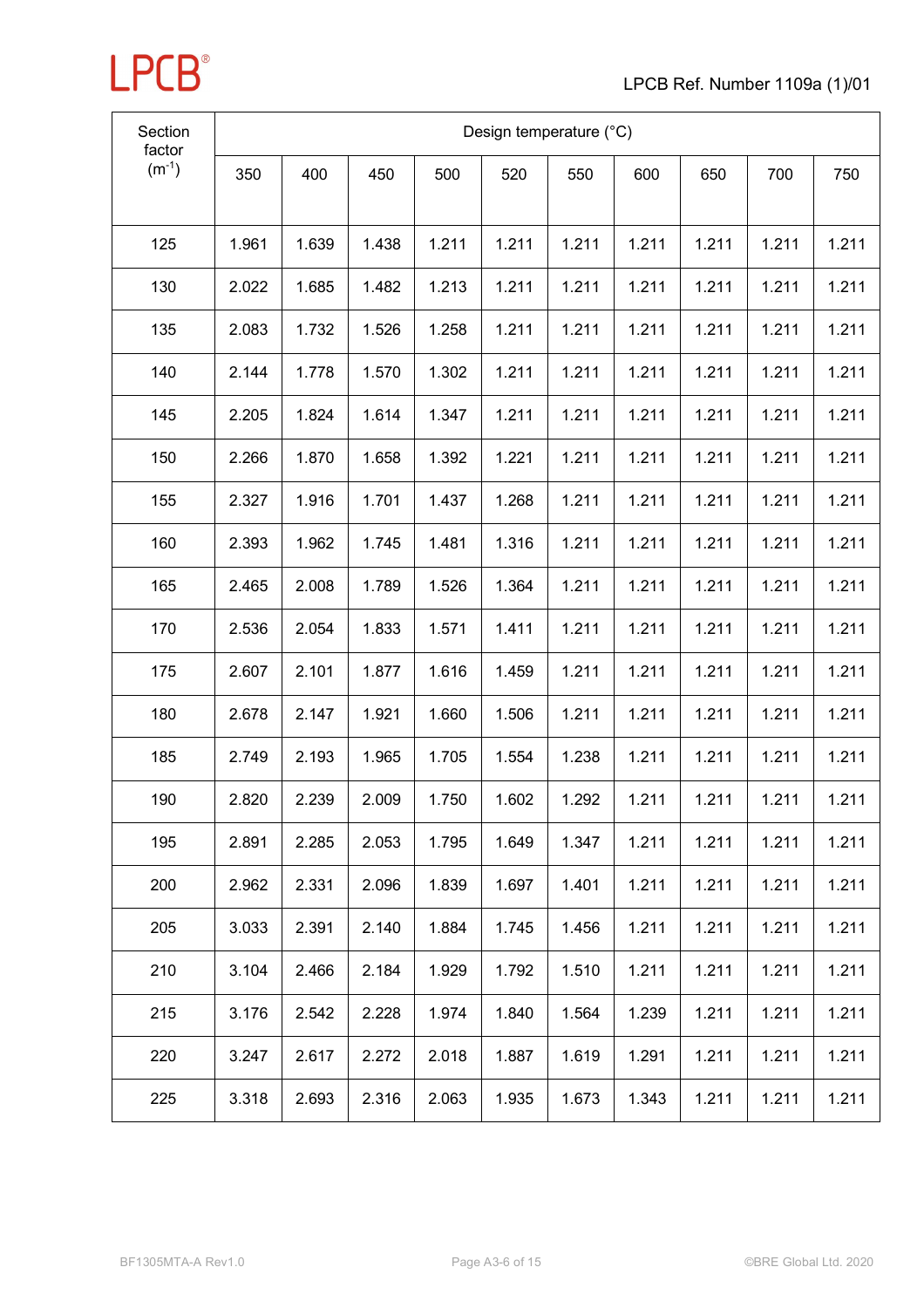

#### **Table 4** Required thickness (mm) of Interchar 1190 for a fire resistance period of 60 minutes

| Section<br>factor | Design temperature (°C) |       |       |       |       |       |       |       |       |       |  |  |
|-------------------|-------------------------|-------|-------|-------|-------|-------|-------|-------|-------|-------|--|--|
| $(m^{-1})$        | 350                     | 400   | 450   | 500   | 520   | 550   | 600   | 650   | 700   | 750   |  |  |
| 50                | 1.226                   | 1.211 | 1.211 | 1.211 | 1.211 | 1.211 | 1.211 | 1.211 | 1.211 | 1.211 |  |  |
| 55                | 1.442                   | 1.211 | 1.211 | 1.211 | 1.211 | 1.211 | 1.211 | 1.211 | 1.211 | 1.211 |  |  |
| 60                | 1.658                   | 1.251 | 1.211 | 1.211 | 1.211 | 1.211 | 1.211 | 1.211 | 1.211 | 1.211 |  |  |
| 65                | 1.873                   | 1.352 | 1.211 | 1.211 | 1.211 | 1.211 | 1.211 | 1.211 | 1.211 | 1.211 |  |  |
| 70                | 2.089                   | 1.454 | 1.251 | 1.211 | 1.211 | 1.211 | 1.211 | 1.211 | 1.211 | 1.211 |  |  |
| 75                | 2.305                   | 1.555 | 1.319 | 1.211 | 1.211 | 1.211 | 1.211 | 1.211 | 1.211 | 1.211 |  |  |
| 80                | 2.408                   | 1.656 | 1.386 | 1.225 | 1.211 | 1.211 | 1.211 | 1.211 | 1.211 | 1.211 |  |  |
| 85                | 2.475                   | 1.757 | 1.454 | 1.281 | 1.220 | 1.211 | 1.211 | 1.211 | 1.211 | 1.211 |  |  |
| 90                | 2.542                   | 1.859 | 1.521 | 1.337 | 1.272 | 1.211 | 1.211 | 1.211 | 1.211 | 1.211 |  |  |
| 95                | 2.610                   | 1.960 | 1.589 | 1.393 | 1.325 | 1.223 | 1.211 | 1.211 | 1.211 | 1.211 |  |  |
| 100               | 2.677                   | 2.061 | 1.656 | 1.449 | 1.377 | 1.272 | 1.211 | 1.211 | 1.211 | 1.211 |  |  |
| 105               | 2.744                   | 2.162 | 1.724 | 1.505 | 1.429 | 1.321 | 1.211 | 1.211 | 1.211 | 1.211 |  |  |
| 110               | 2.812                   | 2.264 | 1.792 | 1.561 | 1.482 | 1.370 | 1.211 | 1.211 | 1.211 | 1.211 |  |  |
| 115               | 2.879                   | 2.362 | 1.859 | 1.616 | 1.534 | 1.419 | 1.220 | 1.211 | 1.211 | 1.211 |  |  |
| 120               | 2.946                   | 2.436 | 1.927 | 1.672 | 1.586 | 1.468 | 1.268 | 1.211 | 1.211 | 1.211 |  |  |
| 125               | 3.014                   | 2.509 | 1.994 | 1.728 | 1.639 | 1.517 | 1.316 | 1.211 | 1.211 | 1.211 |  |  |
| 130               | 3.081                   | 2.582 | 2.062 | 1.784 | 1.691 | 1.567 | 1.364 | 1.211 | 1.211 | 1.211 |  |  |
| 135               | 3.148                   | 2.655 | 2.129 | 1.840 | 1.743 | 1.616 | 1.412 | 1.211 | 1.211 | 1.211 |  |  |
| 140               | 3.216                   | 2.728 | 2.197 | 1.896 | 1.796 | 1.665 | 1.460 | 1.211 | 1.211 | 1.211 |  |  |
| 145               | 3.283                   | 2.801 | 2.264 | 1.952 | 1.848 | 1.714 | 1.508 | 1.211 | 1.211 | 1.211 |  |  |
| 150               | 3.350                   | 2.874 | 2.332 | 2.008 | 1.901 | 1.763 | 1.556 | 1.216 | 1.211 | 1.211 |  |  |
| 155               | 3.418                   | 2.948 | 2.408 | 2.063 | 1.953 | 1.812 | 1.604 | 1.268 | 1.211 | 1.211 |  |  |
| 160               | 3.485                   | 3.021 | 2.489 | 2.119 | 2.005 | 1.861 | 1.652 | 1.321 | 1.211 | 1.211 |  |  |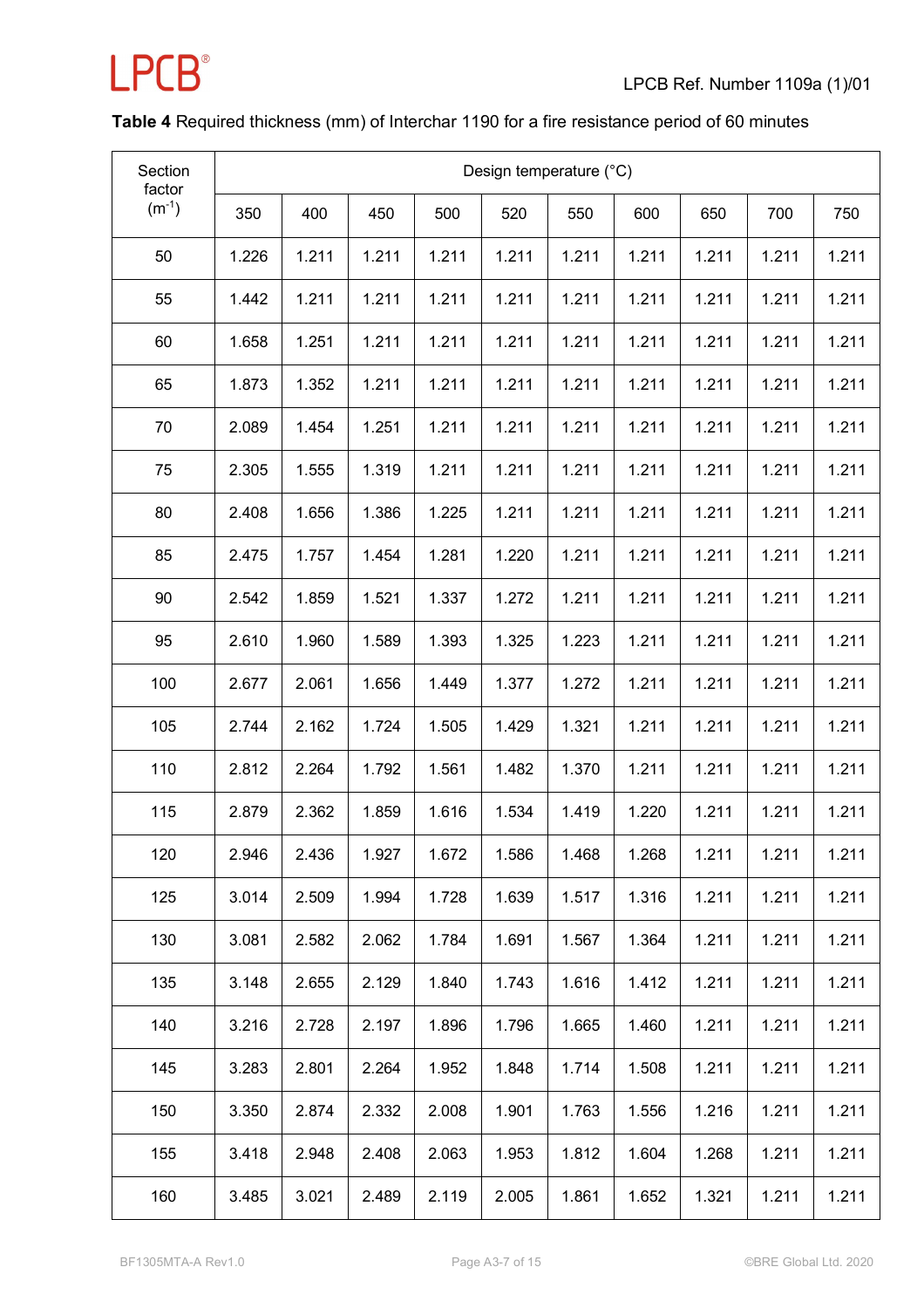| Section<br>factor | Design temperature (°C) |       |       |       |       |       |       |       |       |       |  |  |  |
|-------------------|-------------------------|-------|-------|-------|-------|-------|-------|-------|-------|-------|--|--|--|
| $(m^{-1})$        | 350                     | 400   | 450   | 500   | 520   | 550   | 600   | 650   | 700   | 750   |  |  |  |
| 165               | 3.552                   | 3.094 | 2.569 | 2.175 | 2.058 | 1.910 | 1.701 | 1.373 | 1.211 | 1.211 |  |  |  |
| 170               | 3.620                   | 3.167 | 2.650 | 2.231 | 2.110 | 1.959 | 1.749 | 1.425 | 1.211 | 1.211 |  |  |  |
| 175               | 3.687                   | 3.240 | 2.731 | 2.287 | 2.162 | 2.009 | 1.797 | 1.478 | 1.211 | 1.211 |  |  |  |
| 180               | 3.754                   | 3.313 | 2.812 | 2.343 | 2.215 | 2.058 | 1.845 | 1.530 | 1.211 | 1.211 |  |  |  |
| 185               | 3.822                   | 3.386 | 2.893 | 2.419 | 2.267 | 2.107 | 1.893 | 1.582 | 1.211 | 1.211 |  |  |  |
| 190               | 3.889                   | 3.459 | 2.973 | 2.502 | 2.319 | 2.156 | 1.941 | 1.635 | 1.211 | 1.211 |  |  |  |
| 195               | 3.956                   | 3.533 | 3.054 | 2.585 | 2.381 | 2.205 | 1.989 | 1.687 | 1.243 | 1.211 |  |  |  |
| 200               | 4.024                   | 3.606 | 3.135 | 2.668 | 2.465 | 2.254 | 2.037 | 1.739 | 1.301 | 1.211 |  |  |  |
| 205               | 4.091                   | 3.679 | 3.216 | 2.751 | 2.549 | 2.303 | 2.085 | 1.792 | 1.359 | 1.211 |  |  |  |
| 210               | 4.158                   | 3.752 | 3.297 | 2.834 | 2.632 | 2.352 | 2.134 | 1.844 | 1.416 | 1.211 |  |  |  |
| 215               | 4.225                   | 3.825 | 3.377 | 2.917 | 2.716 | 2.433 | 2.182 | 1.897 | 1.474 | 1.211 |  |  |  |
| 220               | 4.358                   | 3.898 | 3.458 | 3.000 | 2.800 | 2.516 | 2.230 | 1.949 | 1.532 | 1.211 |  |  |  |
| 225               | 4.514                   | 3.971 | 3.539 | 3.083 | 2.884 | 2.599 | 2.278 | 2.001 | 1.590 | 1.226 |  |  |  |

| Section<br>factor | Design temperature (°C) |       |       |       |       |       |       |       |       |       |  |  |  |
|-------------------|-------------------------|-------|-------|-------|-------|-------|-------|-------|-------|-------|--|--|--|
| $(m^{-1})$        | 350                     | 400   | 450   | 500   | 520   | 550   | 600   | 650   | 700   | 750   |  |  |  |
| 50                | 2.427                   | 1.363 | 1.211 | 1.211 | 1.211 | 1.211 | 1.211 | 1.211 | 1.211 | 1.211 |  |  |  |
| 55                | 2.568                   | 1.749 | 1.215 | 1.211 | 1.211 | 1.211 | 1.211 | 1.211 | 1.211 | 1.211 |  |  |  |
| 60                | 2.709                   | 2.135 | 1.401 | 1.211 | 1.211 | 1.211 | 1.211 | 1.211 | 1.211 | 1.211 |  |  |  |
| 65                | 2.849                   | 2.396 | 1.587 | 1.298 | 1.245 | 1.211 | 1.211 | 1.211 | 1.211 | 1.211 |  |  |  |
| 70                | 2.990                   | 2.488 | 1.773 | 1.391 | 1.322 | 1.229 | 1.211 | 1.211 | 1.211 | 1.211 |  |  |  |
| 75                | 3.130                   | 2.580 | 1.959 | 1.485 | 1.400 | 1.300 | 1.211 | 1.211 | 1.211 | 1.211 |  |  |  |
| 80                | 3.271                   | 2.673 | 2.145 | 1.578 | 1.477 | 1.371 | 1.211 | 1.211 | 1.211 | 1.211 |  |  |  |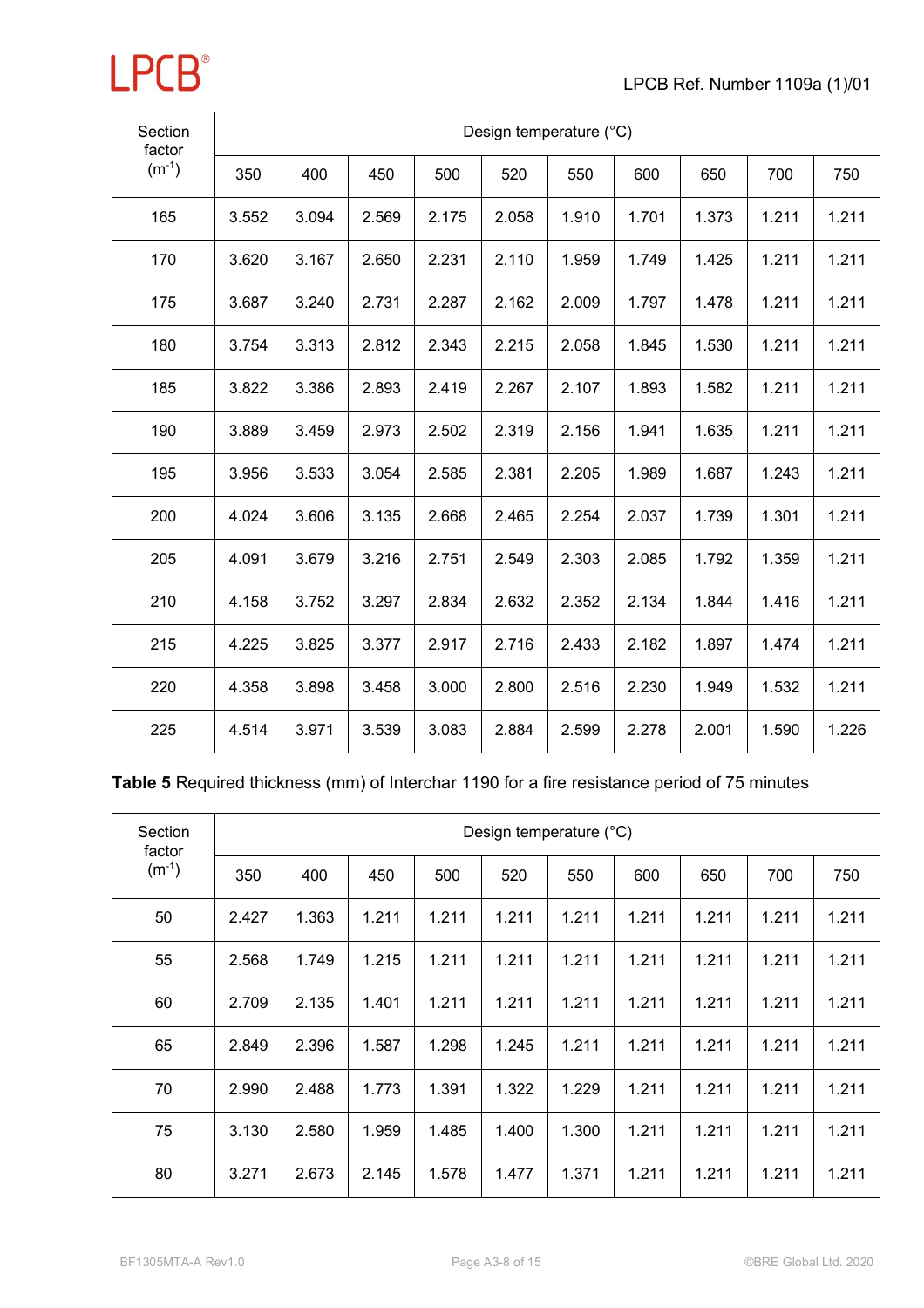| Section<br>factor | Design temperature (°C) |       |       |       |       |       |       |       |       |       |
|-------------------|-------------------------|-------|-------|-------|-------|-------|-------|-------|-------|-------|
| $(m^{-1})$        | 350                     | 400   | 450   | 500   | 520   | 550   | 600   | 650   | 700   | 750   |
| 85                | 3.412                   | 2.765 | 2.331 | 1.671 | 1.555 | 1.442 | 1.271 | 1.211 | 1.211 | 1.211 |
| 90                | 3.552                   | 2.857 | 2.420 | 1.764 | 1.632 | 1.513 | 1.333 | 1.211 | 1.211 | 1.211 |
| 95                | 3.693                   | 2.950 | 2.494 | 1.858 | 1.709 | 1.584 | 1.395 | 1.211 | 1.211 | 1.211 |
| 100               | 3.834                   | 3.042 | 2.568 | 1.951 | 1.787 | 1.655 | 1.458 | 1.257 | 1.211 | 1.211 |
| 105               | 3.974                   | 3.134 | 2.642 | 2.044 | 1.864 | 1.726 | 1.520 | 1.313 | 1.211 | 1.211 |
| 110               | 4.115                   | 3.226 | 2.716 | 2.137 | 1.941 | 1.797 | 1.582 | 1.368 | 1.211 | 1.211 |
| 115               | 4.251                   | 3.319 | 2.790 | 2.230 | 2.019 | 1.868 | 1.645 | 1.424 | 1.211 | 1.211 |
| 120               | 4.337                   | 3.411 | 2.864 | 2.324 | 2.096 | 1.939 | 1.707 | 1.480 | 1.257 | 1.211 |
| 125               | 4.423                   | 3.503 | 2.938 | 2.411 | 2.173 | 2.010 | 1.769 | 1.536 | 1.310 | 1.211 |
| 130               | 4.509                   | 3.596 | 3.011 | 2.496 | 2.251 | 2.081 | 1.831 | 1.592 | 1.364 | 1.211 |
| 135               | 4.595                   | 3.688 | 3.085 | 2.580 | 2.328 | 2.152 | 1.894 | 1.648 | 1.418 | 1.211 |
| 140               | 4.681                   | 3.780 | 3.159 | 2.665 | 2.413 | 2.223 | 1.956 | 1.704 | 1.472 | 1.211 |
| 145               | 4.766                   | 3.873 | 3.233 | 2.749 | 2.503 | 2.294 | 2.018 | 1.760 | 1.525 | 1.225 |
| 150               | 4.852                   | 3.965 | 3.307 | 2.834 | 2.593 | 2.368 | 2.080 | 1.816 | 1.579 | 1.278 |
| 155               | 4.938                   | 4.057 | 3.381 | 2.918 | 2.683 | 2.457 | 2.143 | 1.872 | 1.633 | 1.331 |
| 160               | 5.024                   | 4.149 | 3.455 | 3.002 | 2.772 | 2.546 | 2.205 | 1.927 | 1.687 | 1.383 |
| 165               | 5.110                   | 4.242 | 3.529 | 3.087 | 2.862 | 2.634 | 2.267 | 1.983 | 1.740 | 1.436 |
| 170               | 5.196                   | 4.364 | 3.603 | 3.171 | 2.952 | 2.723 | 2.329 | 2.039 | 1.794 | 1.488 |
| 175               | 5.282                   | 4.486 | 3.677 | 3.256 | 3.041 | 2.812 | 2.405 | 2.095 | 1.848 | 1.541 |
| 180               | 5.368                   | 4.609 | 3.751 | 3.340 | 3.131 | 2.901 | 2.491 | 2.151 | 1.901 | 1.593 |
| 185               | 5.454                   | 4.731 | 3.825 | 3.425 | 3.221 | 2.990 | 2.578 | 2.207 | 1.955 | 1.646 |
| 190               | 5.540                   | 4.854 | 3.899 | 3.509 | 3.311 | 3.079 | 2.664 | 2.263 | 2.009 | 1.699 |
| 195               | 5.626                   | 4.976 | 3.973 | 3.594 | 3.400 | 3.168 | 2.751 | 2.319 | 2.063 | 1.751 |
| 200               | 5.711                   | 5.099 | 4.047 | 3.678 | 3.490 | 3.257 | 2.837 | 2.383 | 2.116 | 1.804 |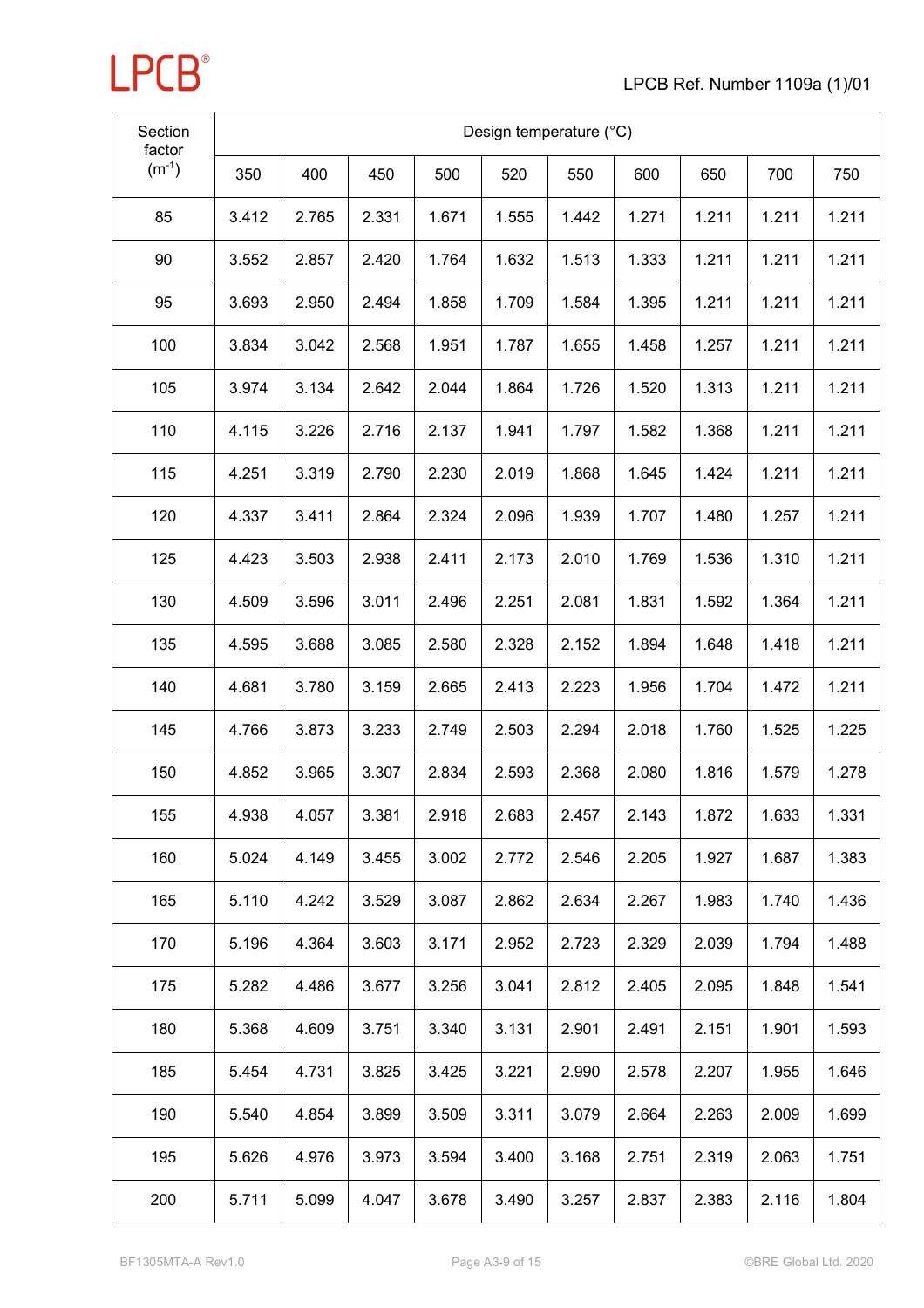

| Section<br>factor |       | Design temperature (°C) |       |       |       |       |       |       |       |       |  |  |  |  |
|-------------------|-------|-------------------------|-------|-------|-------|-------|-------|-------|-------|-------|--|--|--|--|
| $(m^{-1})$        | 350   | 400                     | 450   | 500   | 520   | 550   | 600   | 650   | 700   | 750   |  |  |  |  |
| 205               | 5.797 | 5.221                   | 4.121 | 3.763 | 3.580 | 3.346 | 2.923 | 2.466 | 2.170 | 1.856 |  |  |  |  |
| 210               | 5.883 | 5.344                   | 4.194 | 3.847 | 3.670 | 3.435 | 3.010 | 2.549 | 2.224 | 1.909 |  |  |  |  |
| 215               | 5.969 | 5.466                   | 4.314 | 3.932 | 3.759 | 3.524 | 3.096 | 2.631 | 2.278 | 1.962 |  |  |  |  |
| 220               | 6.137 | 5.589                   | 4.527 | 4.016 | 3.849 | 3.612 | 3.182 | 2.714 | 2.331 | 2.014 |  |  |  |  |
| 225               | 6.385 | 5.711                   | 4.741 | 4.100 | 3.939 | 3.701 | 3.269 | 2.796 | 2.395 | 2.067 |  |  |  |  |

#### **Table 6** Required thickness (mm) of Interchar 1190 for a fire resistance period of 90 minutes

| Section<br>factor |       |       |       |       | Design temperature (°C) |       |       |       |       |       |
|-------------------|-------|-------|-------|-------|-------------------------|-------|-------|-------|-------|-------|
| $(m^{-1})$        | 350   | 400   | 450   | 500   | 520                     | 550   | 600   | 650   | 700   | 750   |
| 50                | 3.543 | 2.761 | 2.228 | 1.211 | 1.211                   | 1.211 | 1.211 | 1.211 | 1.211 | 1.211 |
| 55                | 3.751 | 2.936 | 2.351 | 1.397 | 1.251                   | 1.211 | 1.211 | 1.211 | 1.211 | 1.211 |
| 60                | 3.959 | 3.111 | 2.475 | 1.693 | 1.478                   | 1.288 | 1.211 | 1.211 | 1.211 | 1.211 |
| 65                | 4.167 | 3.286 | 2.598 | 1.989 | 1.704                   | 1.445 | 1.244 | 1.211 | 1.211 | 1.211 |
| 70                | 4.306 | 3.461 | 2.722 | 2.285 | 1.931                   | 1.602 | 1.333 | 1.211 | 1.211 | 1.211 |
| 75                | 4.403 | 3.636 | 2.845 | 2.430 | 2.158                   | 1.759 | 1.422 | 1.234 | 1.211 | 1.211 |
| 80                | 4.501 | 3.810 | 2.969 | 2.528 | 2.367                   | 1.916 | 1.511 | 1.310 | 1.211 | 1.211 |
| 85                | 4.599 | 3.985 | 3.092 | 2.625 | 2.456                   | 2.074 | 1.600 | 1.386 | 1.211 | 1.211 |
| 90                | 4.697 | 4.160 | 3.216 | 2.722 | 2.546                   | 2.231 | 1.689 | 1.461 | 1.257 | 1.211 |
| 95                | 4.795 | 4.292 | 3.339 | 2.820 | 2.635                   | 2.373 | 1.778 | 1.537 | 1.325 | 1.211 |
| 100               | 4.893 | 4.385 | 3.463 | 2.917 | 2.724                   | 2.453 | 1.867 | 1.613 | 1.393 | 1.211 |
| 105               | 4.991 | 4.478 | 3.586 | 3.015 | 2.813                   | 2.534 | 1.956 | 1.688 | 1.461 | 1.257 |
| 110               | 5.089 | 4.571 | 3.710 | 3.112 | 2.902                   | 2.615 | 2.045 | 1.764 | 1.529 | 1.315 |
| 115               | 5.187 | 4.664 | 3.833 | 3.209 | 2.991                   | 2.696 | 2.135 | 1.840 | 1.597 | 1.373 |
| 120               | 5.285 | 4.757 | 3.957 | 3.307 | 3.080                   | 2.776 | 2.224 | 1.916 | 1.665 | 1.430 |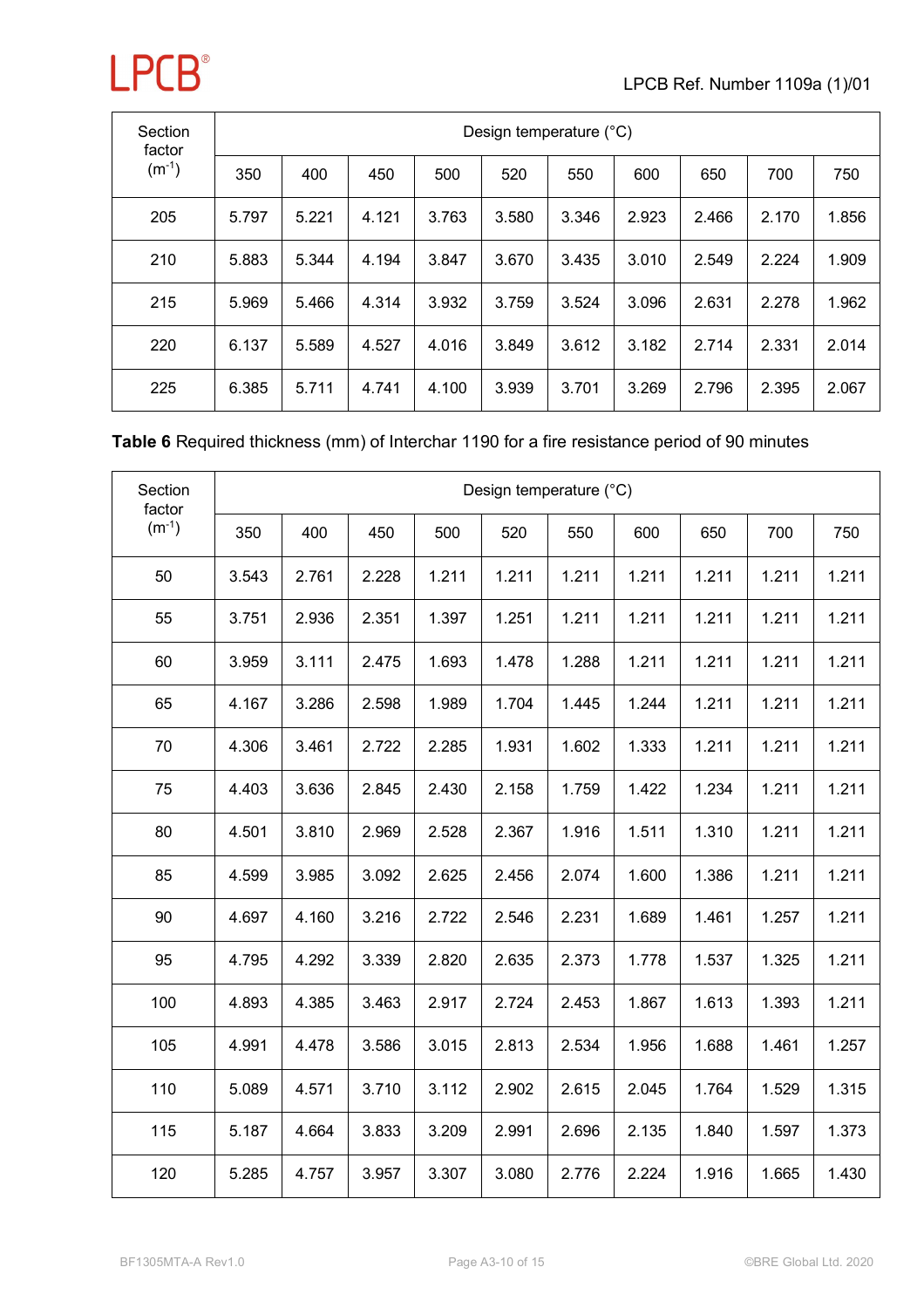| Section<br>factor | Design temperature (°C) |       |       |       |       |       |       |       |       |       |
|-------------------|-------------------------|-------|-------|-------|-------|-------|-------|-------|-------|-------|
| $(m^{-1})$        | 350                     | 400   | 450   | 500   | 520   | 550   | 600   | 650   | 700   | 750   |
| 125               | 5.383                   | 4.850 | 4.080 | 3.404 | 3.169 | 2.857 | 2.313 | 1.991 | 1.733 | 1.488 |
| 130               | 5.481                   | 4.942 | 4.204 | 3.502 | 3.258 | 2.938 | 2.403 | 2.067 | 1.801 | 1.546 |
| 135               | 5.579                   | 5.035 | 4.319 | 3.599 | 3.348 | 3.019 | 2.494 | 2.143 | 1.869 | 1.604 |
| 140               | 5.677                   | 5.128 | 4.430 | 3.696 | 3.437 | 3.100 | 2.585 | 2.218 | 1.937 | 1.661 |
| 145               | 5.775                   | 5.221 | 4.541 | 3.794 | 3.526 | 3.180 | 2.675 | 2.294 | 2.005 | 1.719 |
| 150               | 5.873                   | 5.314 | 4.652 | 3.891 | 3.615 | 3.261 | 2.766 | 2.372 | 2.073 | 1.777 |
| 155               | 5.971                   | 5.407 | 4.762 | 3.989 | 3.704 | 3.342 | 2.857 | 2.461 | 2.141 | 1.835 |
| 160               | 6.122                   | 5.500 | 4.873 | 4.086 | 3.793 | 3.423 | 2.948 | 2.550 | 2.209 | 1.892 |
| 165               | 6.309                   | 5.592 | 4.984 | 4.184 | 3.882 | 3.503 | 3.039 | 2.639 | 2.277 | 1.950 |
| 170               | 6.497                   | 5.685 | 5.095 | 4.303 | 3.971 | 3.584 | 3.130 | 2.728 | 2.345 | 2.008 |
| 175               | 6.685                   | 5.778 | 5.206 | 4.457 | 4.060 | 3.665 | 3.221 | 2.817 | 2.425 | 2.065 |
| 180               | 6.873                   | 5.871 | 5.317 | 4.611 | 4.149 | 3.746 | 3.312 | 2.906 | 2.507 | 2.123 |
| 185               | 7.061                   | 5.964 | 5.428 | 4.765 | 4.239 | 3.827 | 3.403 | 2.995 | 2.590 | 2.181 |
| 190               | 7.249                   | 6.124 | 5.539 | 4.919 | 4.424 | 3.907 | 3.494 | 3.084 | 2.672 | 2.239 |
| 195               | 7.437                   | 6.355 | 5.649 | 5.074 | 4.615 | 3.988 | 3.584 | 3.173 | 2.755 | 2.296 |
| 200               | 7.625                   | 6.587 | 5.760 | 5.228 | 4.807 | 4.069 | 3.675 | 3.262 | 2.838 | 2.354 |
| 205               | 7.813                   | 6.818 | 5.871 | 5.382 | 4.998 | 4.150 | 3.766 | 3.351 | 2.920 | 2.431 |
| 210               | 8.001                   | 7.050 | 5.982 | 5.536 | 5.189 | 4.230 | 3.857 | 3.440 | 3.003 | 2.508 |
| 215               | 8.189                   | 7.281 | 6.211 | 5.690 | 5.381 | 4.489 | 3.948 | 3.529 | 3.086 | 2.586 |
| 220               | 8.376                   | 7.513 | 6.484 | 5.845 | 5.572 | 4.783 | 4.039 | 3.618 | 3.168 | 2.663 |
| 225               | 8.564                   | 7.744 | 6.757 | 5.999 | 5.764 | 5.077 | 4.130 | 3.707 | 3.251 | 2.740 |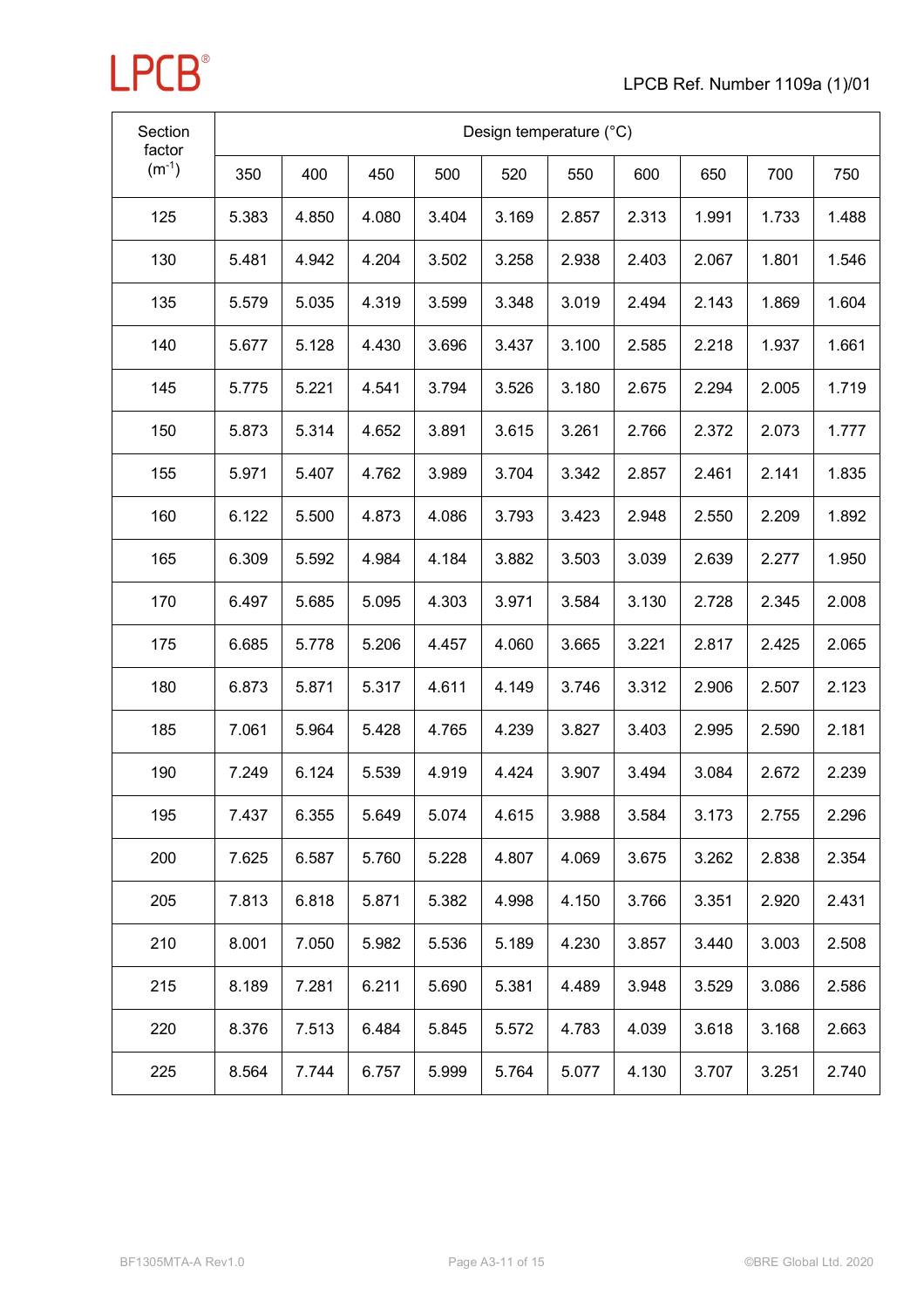

#### **Table 7** Required thickness (mm) of Interchar 1190 for a fire resistance period of 105 minutes

| Section<br>factor | Design temperature (°C)  |       |       |       |       |       |       |       |       |       |  |  |  |
|-------------------|--------------------------|-------|-------|-------|-------|-------|-------|-------|-------|-------|--|--|--|
| $(m^{-1})$        | 350                      | 400   | 450   | 500   | 520   | 550   | 600   | 650   | 700   | 750   |  |  |  |
| 50                | 4.340                    | 3.773 | 3.002 | 2.345 | 2.216 | 1.245 | 1.211 | 1.211 | 1.211 | 1.211 |  |  |  |
| 55                | 4.512                    | 3.986 | 3.215 | 2.514 | 2.358 | 1.674 | 1.211 | 1.211 | 1.211 | 1.211 |  |  |  |
| 60                | 4.684                    | 4.199 | 3.427 | 2.682 | 2.500 | 2.103 | 1.429 | 1.211 | 1.211 | 1.211 |  |  |  |
| 65                | 4.855                    | 4.333 | 3.640 | 2.851 | 2.642 | 2.405 | 1.664 | 1.294 | 1.211 | 1.211 |  |  |  |
| 70                | 5.027                    | 4.446 | 3.852 | 3.019 | 2.785 | 2.524 | 1.898 | 1.432 | 1.217 | 1.211 |  |  |  |
| 75                | 5.199                    | 4.559 | 4.065 | 3.188 | 2.927 | 2.643 | 2.132 | 1.571 | 1.304 | 1.211 |  |  |  |
| 80                | 5.370                    | 4.672 | 4.261 | 3.356 | 3.069 | 2.762 | 2.360 | 1.709 | 1.390 | 1.211 |  |  |  |
| 85                | 5.542                    | 4.785 | 4.371 | 3.525 | 3.211 | 2.880 | 2.457 | 1.848 | 1.477 | 1.267 |  |  |  |
| 90                | 5.714                    | 4.898 | 4.481 | 3.694 | 3.354 | 2.999 | 2.553 | 1.986 | 1.563 | 1.339 |  |  |  |
| 95                | 5.885                    | 5.011 | 4.591 | 3.862 | 3.496 | 3.118 | 2.649 | 2.125 | 1.650 | 1.412 |  |  |  |
| 100               | 6.086                    | 5.124 | 4.701 | 4.031 | 3.638 | 3.237 | 2.746 | 2.263 | 1.736 | 1.485 |  |  |  |
| 105               | 6.370                    | 5.237 | 4.811 | 4.199 | 3.780 | 3.356 | 2.842 | 2.384 | 1.822 | 1.557 |  |  |  |
| 110               | 6.653                    | 5.350 | 4.921 | 4.331 | 3.923 | 3.474 | 2.938 | 2.468 | 1.909 | 1.630 |  |  |  |
| 115               | 6.936                    | 5.463 | 5.031 | 4.450 | 4.065 | 3.593 | 3.035 | 2.552 | 1.995 | 1.702 |  |  |  |
| 120               | 7.219                    | 5.576 | 5.142 | 4.569 | 4.207 | 3.712 | 3.131 | 2.636 | 2.082 | 1.775 |  |  |  |
| 125               | 7.503                    | 5.689 | 5.252 | 4.688 | 4.340 | 3.831 | 3.227 | 2.720 | 2.168 | 1.847 |  |  |  |
| 130               | 7.786                    | 5.802 | 5.362 | 4.807 | 4.469 | 3.950 | 3.324 | 2.804 | 2.255 | 1.920 |  |  |  |
| 135               | 8.069                    | 5.915 | 5.472 | 4.926 | 4.598 | 4.068 | 3.420 | 2.888 | 2.341 | 1.992 |  |  |  |
| 140               | 8.352                    | 6.038 | 5.582 | 5.045 | 4.727 | 4.187 | 3.516 | 2.972 | 2.432 | 2.065 |  |  |  |
| 145               | 8.635                    | 6.222 | 5.692 | 5.164 | 4.856 | 4.319 | 3.613 | 3.056 | 2.523 | 2.137 |  |  |  |
| 150               |                          | 6.406 | 5.802 | 5.283 | 4.985 | 4.462 | 3.709 | 3.141 | 2.614 | 2.210 |  |  |  |
| 155               | $\overline{\phantom{a}}$ | 6.589 | 5.912 | 5.402 | 5.114 | 4.605 | 3.805 | 3.225 | 2.705 | 2.282 |  |  |  |
| 160               | ۰                        | 6.773 | 6.030 | 5.521 | 5.243 | 4.748 | 3.902 | 3.309 | 2.796 | 2.355 |  |  |  |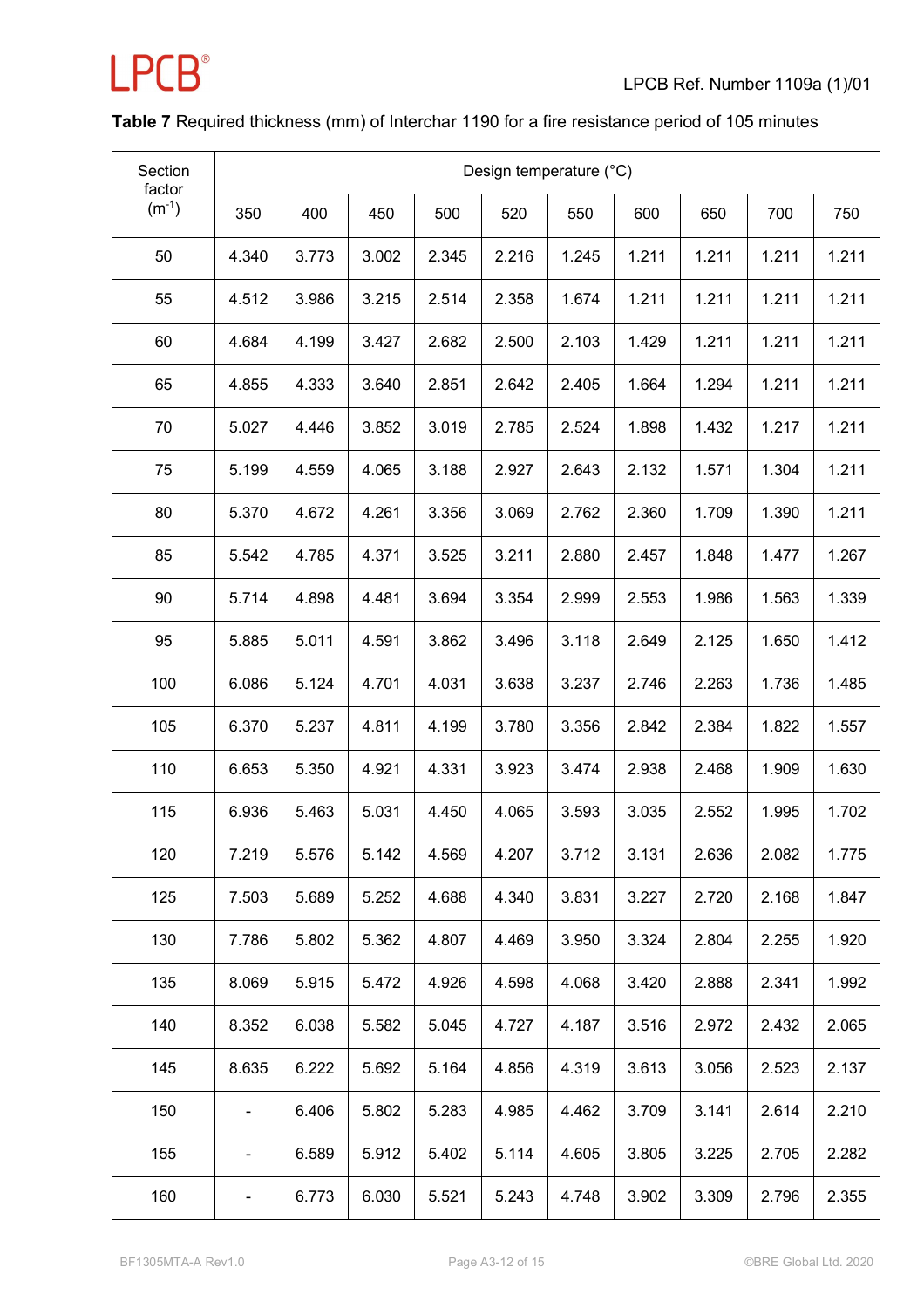| Section<br>factor | Design temperature (°C) |                          |                |       |       |       |       |       |       |       |  |  |  |
|-------------------|-------------------------|--------------------------|----------------|-------|-------|-------|-------|-------|-------|-------|--|--|--|
| $(m^{-1})$        | 350                     | 400                      | 450            | 500   | 520   | 550   | 600   | 650   | 700   | 750   |  |  |  |
| 165               |                         | 6.956                    | 6.235          | 5.640 | 5.372 | 4.892 | 3.998 | 3.393 | 2.888 | 2.442 |  |  |  |
| 170               | ÷                       | 7.140                    | 6.440          | 5.759 | 5.500 | 5.035 | 4.094 | 3.477 | 2.979 | 2.530 |  |  |  |
| 175               | -                       | 7.323                    | 6.645          | 5.878 | 5.629 | 5.178 | 4.190 | 3.561 | 3.070 | 2.618 |  |  |  |
| 180               |                         | 7.507                    | 6.851          | 5.997 | 5.758 | 5.321 | 4.340 | 3.645 | 3.161 | 2.706 |  |  |  |
| 185               |                         | 7.691                    | 7.056          | 6.221 | 5.887 | 5.464 | 4.555 | 3.729 | 3.253 | 2.793 |  |  |  |
| 190               |                         | 7.874                    | 7.261          | 6.459 | 6.021 | 5.608 | 4.771 | 3.813 | 3.344 | 2.881 |  |  |  |
| 195               | -                       | 8.058                    | 7.466          | 6.698 | 6.280 | 5.751 | 4.986 | 3.897 | 3.435 | 2.969 |  |  |  |
| 200               |                         | 8.241                    | 7.671          | 6.937 | 6.540 | 5.894 | 5.202 | 3.981 | 3.526 | 3.056 |  |  |  |
| 205               | -                       | 8.425                    | 7.876          | 7.176 | 6.800 | 6.065 | 5.417 | 4.065 | 3.618 | 3.144 |  |  |  |
| 210               | -                       | 8.608                    | 8.082          | 7.414 | 7.059 | 6.365 | 5.633 | 4.149 | 3.709 | 3.232 |  |  |  |
| 215               | -                       |                          | 8.287          | 7.653 | 7.319 | 6.666 | 5.848 | 4.233 | 3.800 | 3.320 |  |  |  |
| 220               | -                       | $\overline{\phantom{0}}$ | 8.492          | 7.892 | 7.578 | 6.966 | 6.085 | 4.649 | 3.891 | 3.407 |  |  |  |
| 225               | -                       |                          | $\blacksquare$ | 8.131 | 7.838 | 7.266 | 6.387 | 5.112 | 3.983 | 3.495 |  |  |  |

### **Table 8** Required thickness (mm) of Interchar 1190 for a fire resistance period of 120 minutes

| Section<br>factor | Design temperature (°C) |       |       |       |       |       |       |       |       |       |  |  |  |
|-------------------|-------------------------|-------|-------|-------|-------|-------|-------|-------|-------|-------|--|--|--|
| $(m^{-1})$        | 350                     | 400   | 450   | 500   | 520   | 550   | 600   | 650   | 700   | 750   |  |  |  |
| 50                | 5.266                   | 4.445 | 4.055 | 3.220 | 2.930 | 2.468 | 1.418 | 1.211 | 1.211 | 1.211 |  |  |  |
| 55                | 5.559                   | 4.673 | 4.197 | 3.459 | 3.158 | 2.677 | 2.000 | 1.258 | 1.211 | 1.211 |  |  |  |
| 60                | 5.853                   | 4.900 | 4.346 | 3.699 | 3.386 | 2.885 | 2.410 | 1.576 | 1.211 | 1.211 |  |  |  |
| 65                | 6.209                   | 5.128 | 4.498 | 3.938 | 3.614 | 3.094 | 2.547 | 1.893 | 1.346 | 1.211 |  |  |  |
| 70                | 6.639                   | 5.356 | 4.650 | 4.178 | 3.843 | 3.302 | 2.685 | 2.211 | 1.530 | 1.249 |  |  |  |
| 75                | 7.068                   | 5.584 | 4.802 | 4.334 | 4.071 | 3.511 | 2.823 | 2.416 | 1.714 | 1.336 |  |  |  |
| 80                | 7.498                   | 5.811 | 4.954 | 4.459 | 4.274 | 3.719 | 2.960 | 2.525 | 1.897 | 1.424 |  |  |  |

**LPCB**<sup>®</sup>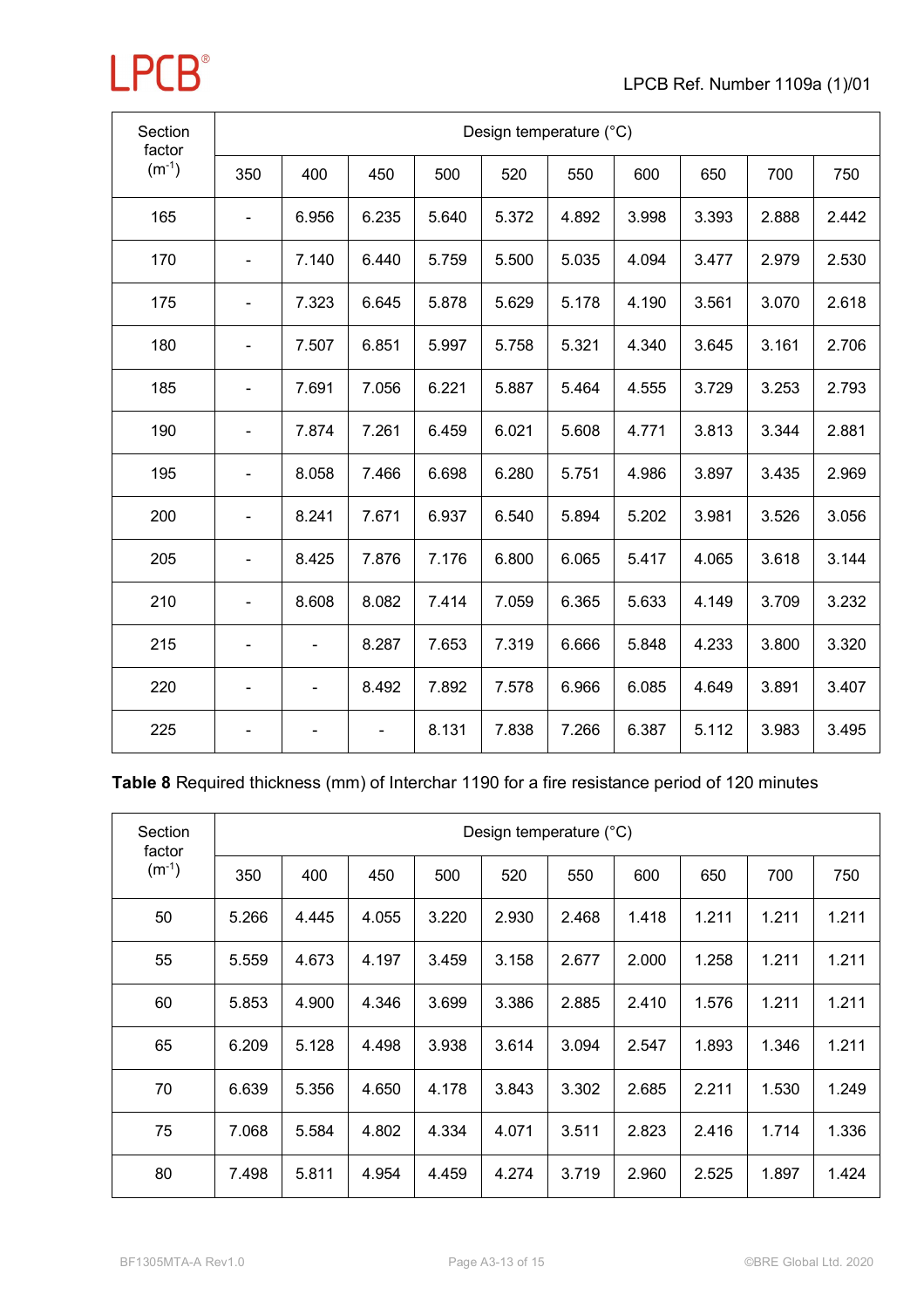| Section<br>factor | Design temperature (°C) |       |                              |       |       |       |       |       |       |       |  |
|-------------------|-------------------------|-------|------------------------------|-------|-------|-------|-------|-------|-------|-------|--|
| $(m^{-1})$        | 350                     | 400   | 450                          | 500   | 520   | 550   | 600   | 650   | 700   | 750   |  |
| 85                | 7.928                   | 6.069 | 5.106                        | 4.584 | 4.400 | 3.928 | 3.098 | 2.635 | 2.081 | 1.511 |  |
| 90                | 8.357                   | 6.547 | 5.258                        | 4.709 | 4.526 | 4.136 | 3.236 | 2.744 | 2.265 | 1.598 |  |
| 95                |                         | 7.025 | 5.410                        | 4.834 | 4.652 | 4.308 | 3.373 | 2.854 | 2.400 | 1.686 |  |
| 100               |                         | 7.503 | 5.563                        | 4.959 | 4.777 | 4.440 | 3.511 | 2.963 | 2.485 | 1.773 |  |
| 105               | -                       | 7.981 | 5.715                        | 5.084 | 4.903 | 4.572 | 3.649 | 3.073 | 2.571 | 1.861 |  |
| 110               | -                       | 8.460 | 5.867                        | 5.209 | 5.029 | 4.703 | 3.786 | 3.182 | 2.657 | 1.948 |  |
| 115               |                         |       | 6.046                        | 5.334 | 5.155 | 4.835 | 3.924 | 3.292 | 2.743 | 2.035 |  |
| 120               |                         |       | 6.805                        | 5.459 | 5.281 | 4.967 | 4.062 | 3.401 | 2.828 | 2.123 |  |
| 125               |                         | -     | 7.564                        | 5.584 | 5.406 | 5.099 | 4.199 | 3.511 | 2.914 | 2.210 |  |
| 130               |                         |       | 8.324                        | 5.709 | 5.532 | 5.231 | 4.358 | 3.620 | 3.000 | 2.297 |  |
| 135               |                         |       |                              | 5.834 | 5.658 | 5.363 | 4.527 | 3.730 | 3.085 | 2.388 |  |
| 140               | -                       |       | -                            | 5.959 | 5.784 | 5.495 | 4.696 | 3.839 | 3.171 | 2.487 |  |
| 145               |                         |       |                              | 6.188 | 5.909 | 5.627 | 4.865 | 3.949 | 3.257 | 2.586 |  |
| 150               |                         |       | $\overline{\phantom{a}}$     | 6.495 | 6.051 | 5.758 | 5.034 | 4.058 | 3.343 | 2.684 |  |
| 155               |                         |       | $\qquad \qquad \blacksquare$ | 6.802 | 6.263 | 5.890 | 5.203 | 4.168 | 3.428 | 2.783 |  |
| 160               |                         |       | $\overline{\phantom{a}}$     | 7.108 | 6.476 | 6.029 | 5.372 | 4.307 | 3.514 | 2.882 |  |
| 165               |                         |       | $\overline{\phantom{a}}$     | 7.415 | 6.688 | 6.257 | 5.541 | 4.514 | 3.600 | 2.981 |  |
| 170               |                         |       | $\blacksquare$               | 7.721 | 6.900 | 6.484 | 5.710 | 4.721 | 3.686 | 3.079 |  |
| 175               | -                       |       | $\blacksquare$               | 8.028 | 7.112 | 6.711 | 5.879 | 4.928 | 3.771 | 3.178 |  |
| 180               |                         |       | $\overline{\phantom{a}}$     | 8.335 | 7.324 | 6.939 | 6.068 | 5.135 | 3.857 | 3.277 |  |
| 185               | -                       |       | $\overline{\phantom{a}}$     | 8.641 | 7.536 | 7.166 | 6.332 | 5.342 | 3.943 | 3.375 |  |
| 190               |                         |       | ٠                            |       | 7.748 | 7.393 | 6.595 | 5.550 | 4.029 | 3.474 |  |
| 195               |                         |       | $\blacksquare$               |       | 7.960 | 7.621 | 6.859 | 5.757 | 4.114 | 3.573 |  |
| 200               |                         |       |                              |       | 8.173 | 7.848 | 7.123 | 5.964 | 4.200 | 3.672 |  |